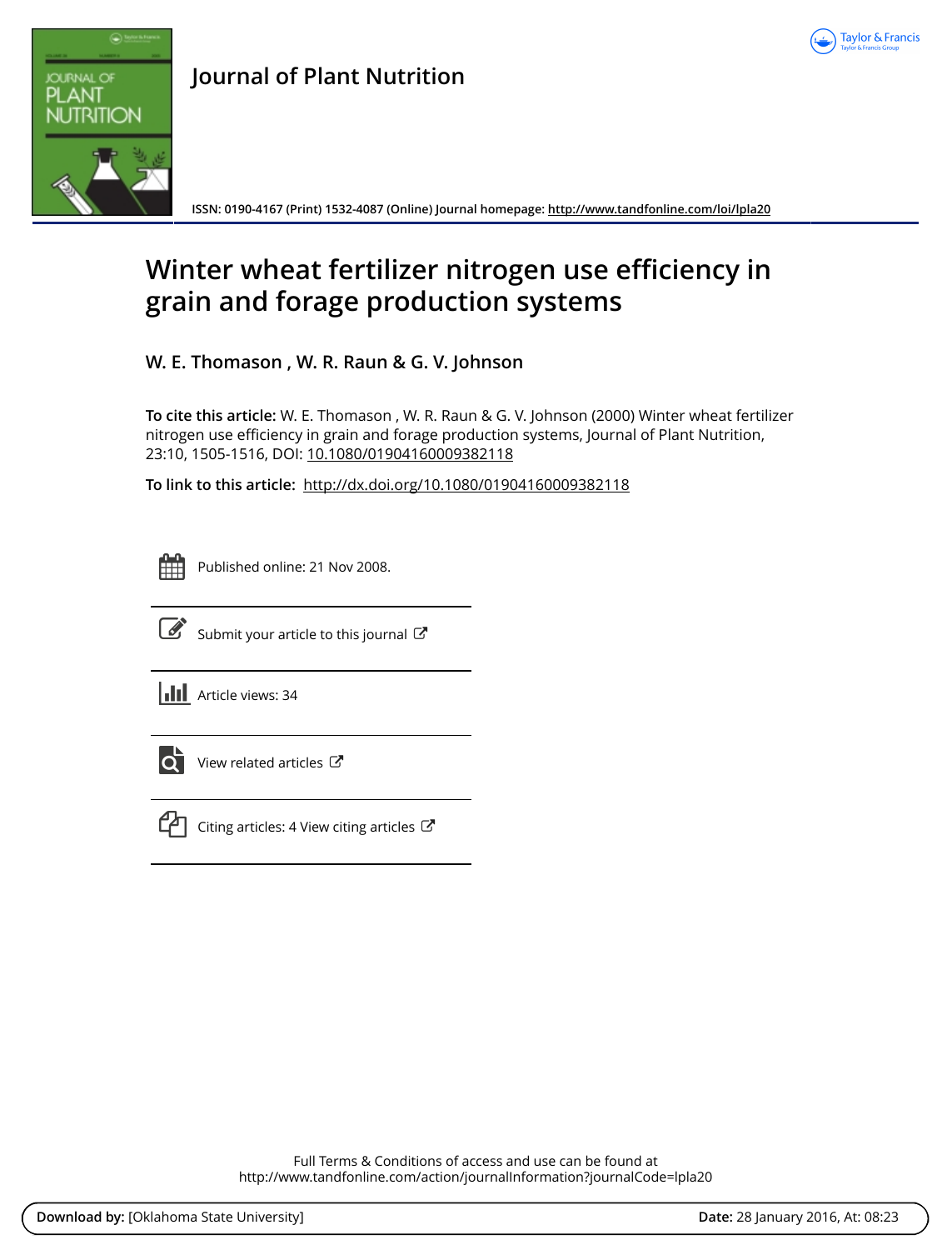## **Winter Wheat Fertilizer Nitrogen Use Efficiency in Grain and Forage Production Systems**

W. E. Thomason, W. R. Raun,<sup>1</sup> and G. V. Johnson

*Department of Plant and Soil Sciences, 165 Agricultural Hall, Oklahoma State University, Stillwater, OK 74078*

#### ABSTRACT

Nitrogen use efficiency (NUE) is known to be less than fifty percent in winter wheat grain production systems. This study was conducted to determine potential differences in NUE when winter wheat (*Triticum aestivum* L.) is grown strictly for forage or grain. The effects of different nitrogen rates on plant N concentrations at different growth stages and on grain yield were investigated in two existing long-term winter wheat experiments near Stillwater (Experiment 222) and Lahoma (Experiment 502), OK. At both locations in all years, total N uptake was greater when wheat forage was harvested twice (Feekes 6 and flowering) compared to total N uptake when wheat was grown only for grain. Percent N content immediately following flowering was much lower compared to percent N in the forage harvested prior to flowering, indicating relatively large losses of N after flowering. Averaged over locations and years, at the 90 kg N ha<sup>-1</sup> rate, wheat produced for forage had much higher NUE (82%) compared with grain production

Copyright © 2000 by Marcel Dekker, Inc. www.dekker.com

<sup>1</sup>Corresponding author (e-mail address: wrr@mail.pss.okstate.edu).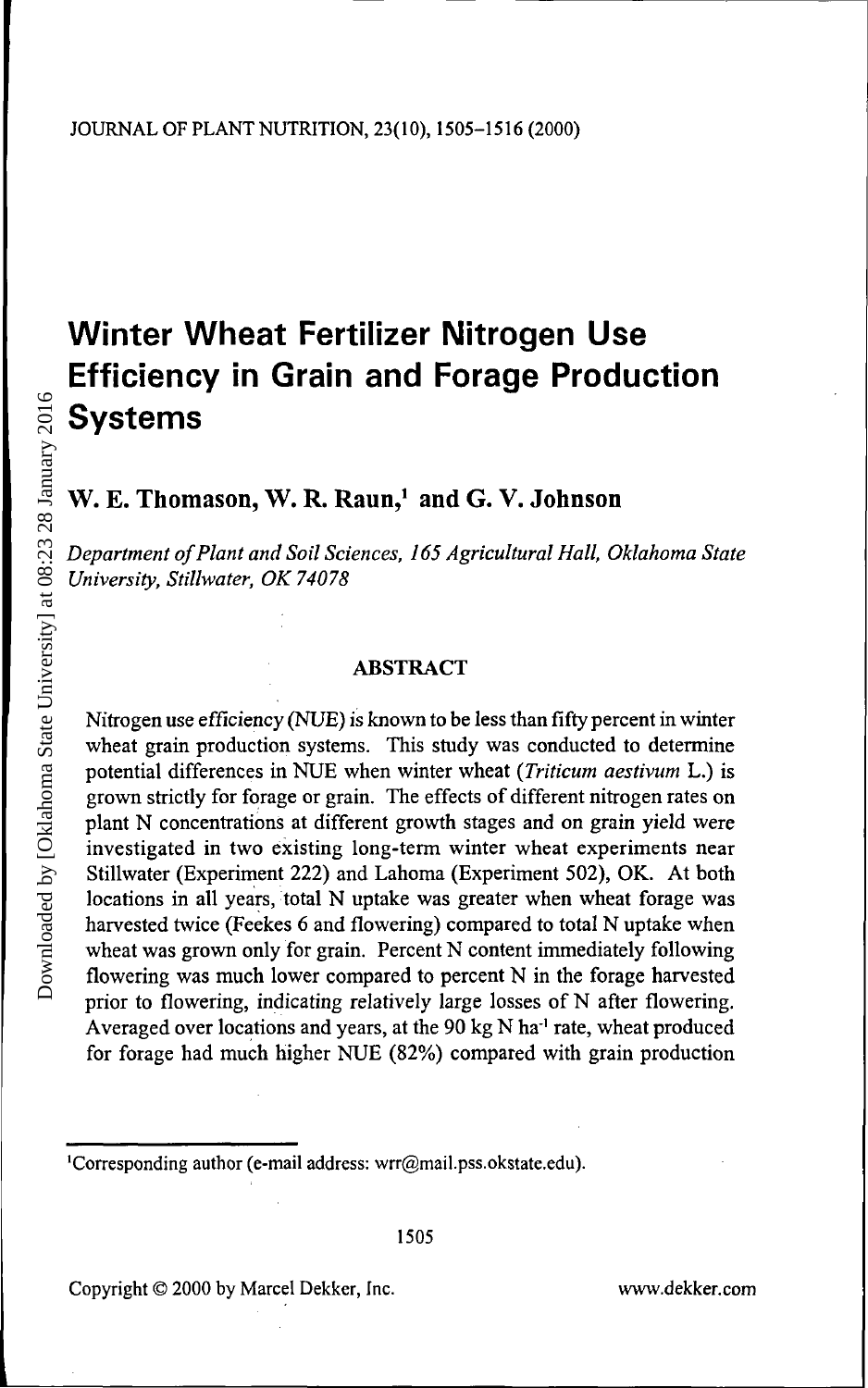systems (30%). While gaseous N loss was not measured in this trial, the higher NUE values found in the forage production systems were attributed to harvesting prior to anthesis and the time when plant N losses are known to be greater.

### **INTRODUCTION**

Nitrogen use efficiency is important when discussing fertilizer applications and plant growth. Two principal components of NUE are efficiency of uptake and efficiency of N utilization to produce grain or forage (Moll et al., 1982). Nitrogen use efficiency is influenced by nitrification rate of the soil, form of N applied, growth stage of the plant, and weather. Farmers desire to apply N at the ideal time and using the fertilization method that will optimize efficiency. Environmentally, it is important to know how much fertilizer is used by the plant and how much is lost. Scientifically, it is important to understand the processes and storage methods for N and other nutrients.

Nitrogen content varies with the growth stage of the plant (Wuest and Cassman, 1992). Gaseous plant N loss has been found to be significant from flowering to physiological maturity (Harper et al., 1987). Recent work has found that the total N content in the grain and straw is not equal to total N content of plants at flowering (Harper et al., 1987). Fertilizer N use efficiency, as reflected in grain yield of winter wheat, has also been shown to change with time and rate of application (Ellen and Spiertz, 1980). Nitrogen use efficiency varies with different genotypes of winter wheat, a result of gaseous plant N loss from flowering to physiological maturity that was estimated to range between 4 and 28 kg N ha<sup>-1</sup> (Kanampiu et al., 1997). Work with winter wheat has shown that high N concentrations in plants at flowering are associated with increased plant N loss (Parton et al., 1988). Many authors have noted that grain yield and N content of cereal grain crops increase significantly with applied N (Simonis, 1987; Raun and Johnson, 1995). However, the higher N rates generally result in decreased NUE values. Harper et al. (1987) found that much of the loss of fertilizer N is due to gaseous loss from plants at senescence. At flowering, N is translocated to the grain causing gaseous N losses to increase and efficiency to decrease (Harper et al., 1987). O'Deen (1989) detected volatile ammonia emissions from winter wheat and attributed the source of ammonia to the decomposition of protein during translocation from the leaf to the seed. Similar work by Bruno et al. (1987) indicated that NUE decreases at grain fill in cereals, mostly due to gaseous N loss. Whitehead (1995) found that N concentration in the plant tends to decrease as plants age, mostly due to the increase in cell wall material and decrease in cytoplasm.

In the south central United States, producers often use winter wheat as a forage crop for cattle and also for grain production. The period of winter growth and the relatively high N content of winter wheat make it a good forage crop for ruminant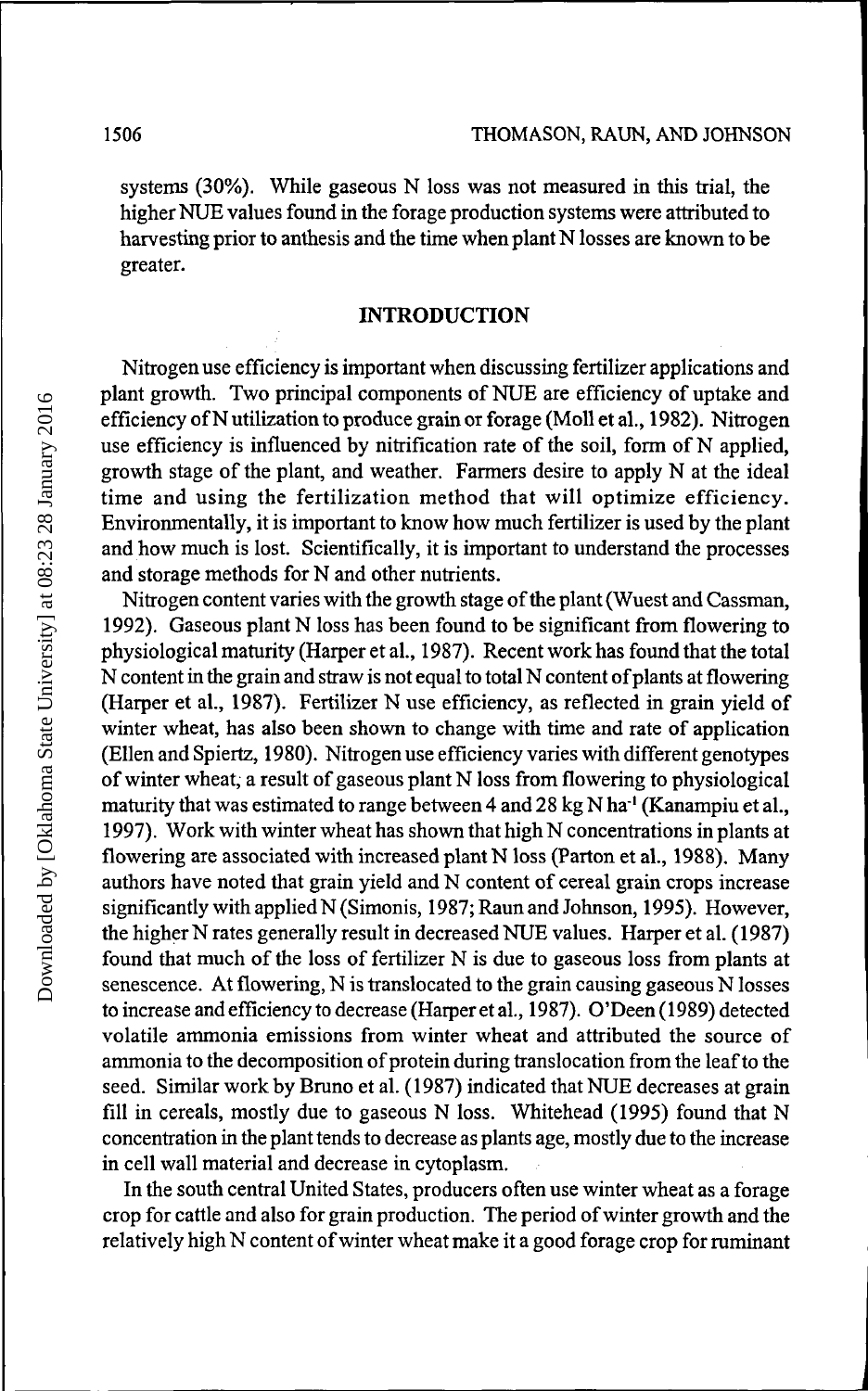grazing. However, it should be noted that the NUE in livestock production is generally much lower (usually less the 20%) due to inefficiency of conversion and harvest (Van der Ploeg et al., 1997). Whitehead (1995) suggested that forage production systems are more efficient users of N than grain production systems because harvest before maturity prevents loss of volatile ammonia. Many research sources are available discussing NUE in either forage or grain production systems, but there is little information comparing forage-only versus grain-only production systems for the same crop. The objective of this experiment was to determine potential differences in NUE when winter wheat is grown strictly for either forage or grain.

#### **MATERIALS AND METHODS**

Experimental sites were selected as sub-plots in two existing long-term winter wheat experiments near Stillwater (Experiment 222) and Lahoma (Experiment 502), OK, where N rates have been applied annually since 1969 and 1970, respectively. Both experiments employed randomized complete block experimental designs with four replications. Plots were 6.1x18.3 and 4.9x18.3 m at 222 and 502, respectively. At both sites, N has been applied preplant and incorporated utilizing a conventional tillage system. Nitrogen rates were 0, 45, 90, and 134 kg N ha<sup>-1</sup> yr<sup>-1</sup> at Stillwater and 0, 45, 67, 90, and 112 kg N ha<sup>-1</sup> yr<sup>-1</sup> at Lahoma. Ammonium nitrate (34-0-0) was applied broadcast and incorporated preplant at both sites. Phosphorus (P) and potassium (K) as triple superphosphate (0-46-0) and potassium chloride (0-0-62) were applied with the N each year at rates of 29 and 20  $kg$  P ha<sup>-1</sup> and 38 and 56  $kg$  K ha<sup>-1</sup> at Stillwater and Lahoma, respectively. Initial soil test data taken from the check plots is shown in Table 1. In all years, forage sub-plots (1.44-2.08  $\mathrm{m}^{2})$  were hand harvested at Feekes growth stages 6 and again from the same area at Feekes 10 (Large, 1954). Grain was harvested from sub-plots, adjacent to forage sub-plots, with a combine from an area of 3.66 m<sup>2</sup>. Forage and grain samples were dried and ground to pass a 140 mesh sieve (100  $\mu$ m) and analyzed for total N content using a Carlo-Erba NA 1500 automated dry combustion analyzer (Schepers et al., 1989). Total N uptake in the forage was determined by multiplying N content and dry matter yield for both harvests taken from the same area. Grain N uptake was determined by multiplying dry matter grain yield and grain total N. Nitrogen use efficiency was determined as N uptake in N treated plots minus N uptake from the check (0-kg N applied) divided by the applied N rate. Fertilizer applications, planting and harvest dates are reported in Table 2.

#### **RESULTS AND DISCUSSION**

Analyses of variance and associated means for total forage yield and N uptake, grain yield, and grain N uptake are reported in Tables 3-10 for Stillwater and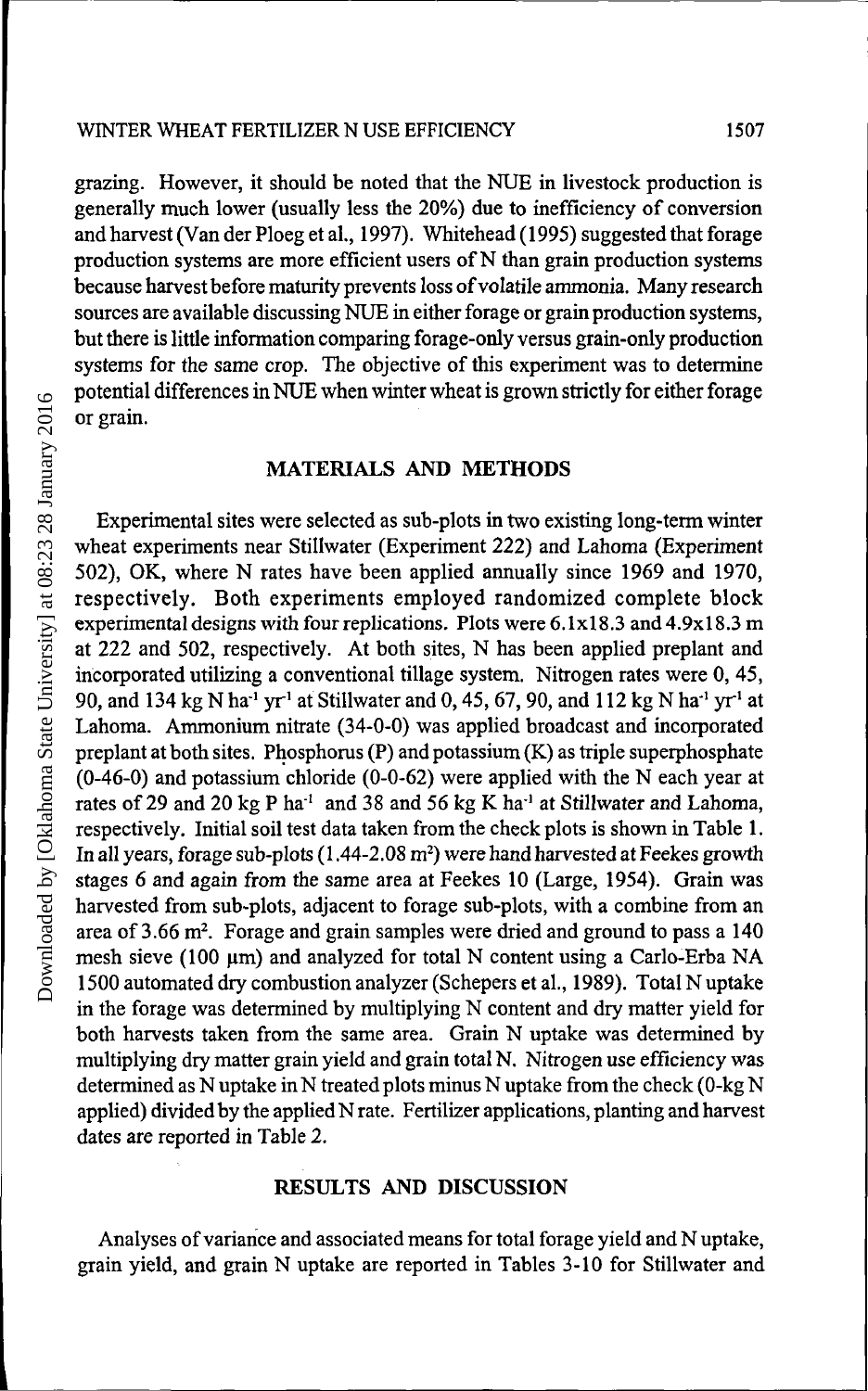TABLE 1. Surface soil (0-15cm) chemical characteristics and classification at Stillwater (Experiment 222) and Lahoma, (Experiment 502) OK in check plots, 1995.

| Location $pH^*$ NH <sub>4</sub> -N NO <sub>3</sub> -N |         | ------------- mg kg <sup>-1</sup> ------------- | $\mathbf{b}_p$ | $K_p$      | --------- g kg <sup>-1</sup> ---------                                             | Total $N^b$ Organic C <sup>o</sup> |
|-------------------------------------------------------|---------|-------------------------------------------------|----------------|------------|------------------------------------------------------------------------------------|------------------------------------|
| Stillwater 5.7 4.6                                    |         | $2.\overline{3}$                                | 33             | 159        | 0.9<br>Classification: Kirkland silt loam (fine-mixed, thermic Udertic Paleustoll) | 10.6                               |
| Lahoma                                                | 5.6 5.6 | $-4.0$                                          |                | - 77 - 467 | 0.9<br>Classification: Grant loam (fine-silty, mixed, thermic Udic Argiustoll)     | -11.0                              |

<sup>a</sup>pH: 1:1 soil:water. »P and K: Mehlich III. <sup>c</sup>Organic C and Total N:dry combustion.

Lahoma for 1996-99. A significant grain yield and grain N uptake response to N fertilization was found for the grain production system at both sites. Similarly, forage and forage N uptake responded to applied N at both sites (Tables 3-10). It was interesting to note that dry matter production levels were nearly double for forage-only when compared to the grain production system at both sites. Although less pronounced, forage N uptake or removal was nearly double in the forageonly system when compared to grain-only at both locations (Tables 3-10).

- year -Procedure 1996 1997 1998 1999 **Stillwater 222** Fertilization Oct<sub>9</sub> Sept 5 Oct<sub>2</sub> Sept 3 Planting Oct 10 Oct<sub>3</sub> Oct<sub>3</sub> Oct 13 Forage harvest 1 Mar 1 Jan 6 Feb 18 Mar 3 May 13 Forage harvest 2 May 7 May 12 Apr 30 Grain harvest June 11 June 19 June 10 June 15 **T.ahotna 502** Fertilization Aug31 Sept 4 Sept 10 Sept 12 Oct 10 Oct<sub>3</sub> Planting Oct 17 Oct<sub>9</sub> Forage harvest 1 Mar 5 Jan 3 Mar 25 Feb<sub>25</sub> Forage harvest 2 May 6 May 6 May 11 May 11 Grain harvest June 21 June 13 June 12 June 30

TABLE 2. Planting and harvest dates for Stillwater (Experiment 222) and Lahoma (Experiment 502) OK, 1996-1999.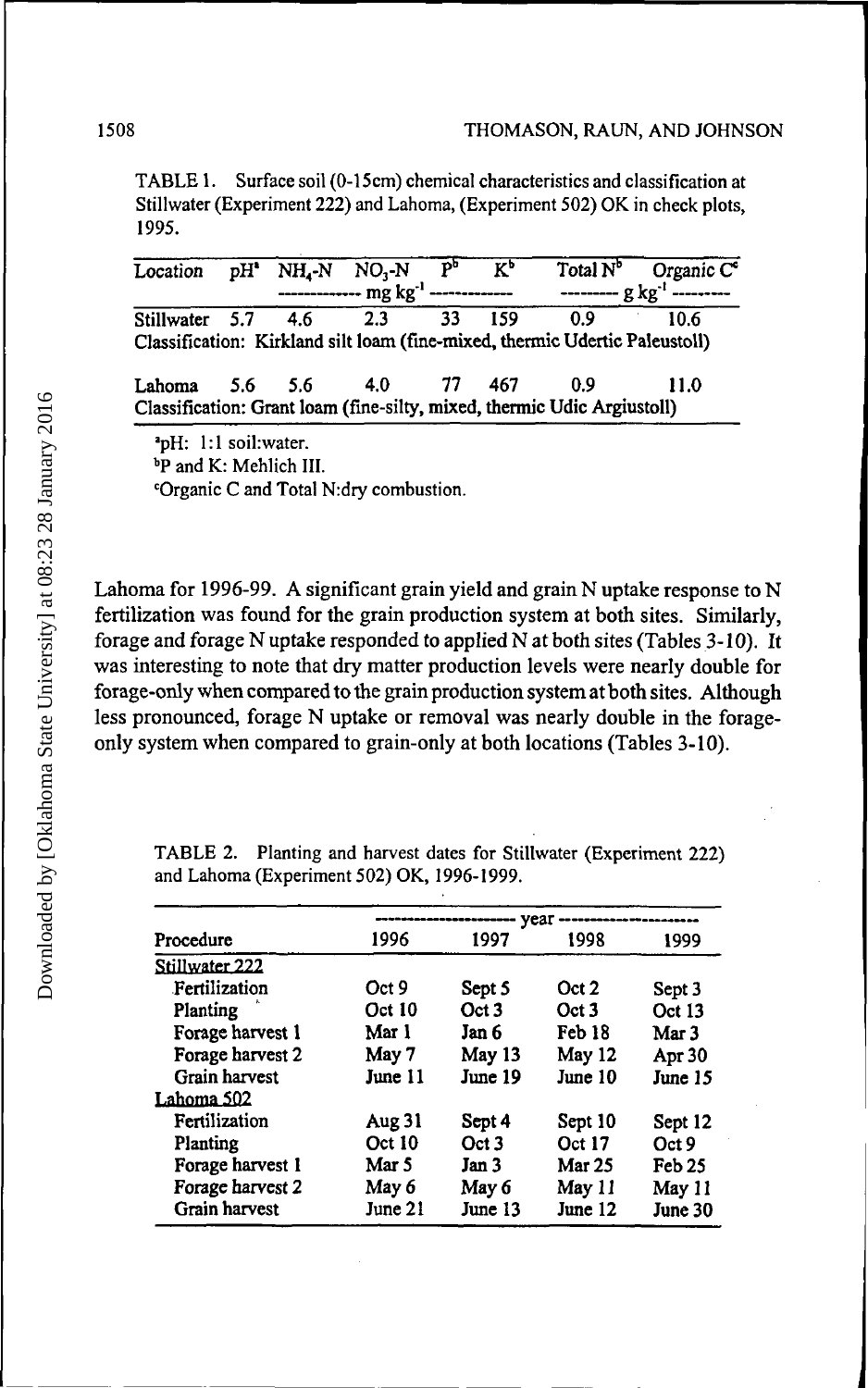|                             | Forage -----------<br>----------- |                              |                                 |              | ---------- Grain    |                                                                        |     |
|-----------------------------|-----------------------------------|------------------------------|---------------------------------|--------------|---------------------|------------------------------------------------------------------------|-----|
|                             |                                   | Yield<br>Mg ha <sup>-1</sup> | N uptake<br>kg ha <sup>-1</sup> | NUE†         | Yield               | N uptake NUE <sup>+</sup><br>$Mg$ ha <sup>-1</sup> kg ha <sup>-1</sup> |     |
| Source of variation         | df                                |                              |                                 | mean squares |                     |                                                                        |     |
| Replication                 | 3                                 | 0.690                        | 164                             | 192          | 0.037               | 38                                                                     | 3   |
| N rate                      | 3                                 | $1.956*$                     | 1995*                           | 332          | $0.329*$            | $628*$                                                                 | 403 |
| Residual error              | 9                                 | 0.612                        | 396                             | 192          | 0.059               | 108                                                                    | 109 |
| SED <sub>1</sub>            |                                   | 0.553                        | 14.0                            | 9.7          | 0.171               | 7.3                                                                    | 6.9 |
| N rate, kg ha <sup>-1</sup> |                                   | $Mg$ ha <sup>-1</sup>        | kg ha <sup>-1</sup>             | %            | Mg ha <sup>-1</sup> | kg ha <sup>-1</sup>                                                    | %   |
| $\bf{0}$                    |                                   | 2.719                        | 49.6                            |              | 1.007               | 29.0                                                                   |     |
| 44                          |                                   | 2.841                        | 59.0                            | 21           | 1.274               | 35.6                                                                   | 15  |
| 90                          |                                   | 3.553                        | 83.1                            | 37           | 1.382               | 48.5                                                                   | 22  |
| 134                         |                                   | 4.228                        | 98.6                            | 36           | 1.701               | 56.8                                                                   | 21  |

TABLE 3. Analysis of variance and means for total dry matter forage yield (sum of harvests in March and May) grain yield, N uptake, and nitrogen use efficiency (NUE) Stillwater, OK, 1996.

•Significant at the 0.05 probability level.

†df for NUE, N rate=2.

\$SED- Standard error of the difference between two equally replicated means.

TABLE 4. Analysis of variance and means for total dry matter forage yield (sum of harvests in March and May) grain yield, N uptake, and nitrogen use efficiency (NUE) Stillwater, OK, 1997.

|                             |    |                              | ----------- Forage ------------ |                |                                | ---------- Grain ----------     |             |
|-----------------------------|----|------------------------------|---------------------------------|----------------|--------------------------------|---------------------------------|-------------|
|                             |    | Yield<br>Mg ha <sup>-1</sup> | N uptake<br>kg ha <sup>-1</sup> | <b>NUET</b>    | Yield<br>$Mg$ ha <sup>-1</sup> | N uptake<br>kg ha <sup>-1</sup> | <b>NUE+</b> |
| Source of variation         | df |                              |                                 |                | mean squares ---------------   |                                 |             |
| Replication                 | 3  | 1.10                         | 336                             | 1113           | .0364                          | 235                             | 3           |
| N rate                      | 3  | $19.1*$                      | 3667**                          | 4016           | $1.011*$                       | $725*$                          | 403         |
| Residual error              | 9  | 0.79                         | 793                             | 1046           | 0.126                          | 79                              | 109         |
| <b>SED1</b>                 |    | 1.21                         | 20.0                            | 22.9           | 0.251                          | 6.3                             | 6.9         |
| N rate, kg ha <sup>-1</sup> |    | Mg ha''                      | kg ha <sup>-1</sup>             | ℅              | Mg ha <sup>-1</sup>            | kg ha'                          | %           |
| $\bf{0}$                    |    | 3.334                        | 49.9                            | $\blacksquare$ | 0.872                          | 20                              | $\bullet$   |
| 44                          |    | 5.077                        | 76.1                            | 58             | 0.859                          | 21                              | 17          |
| 90                          |    | 7.460                        | 103.8                           | 60             | 1.069                          | 29                              | 19          |
| 134                         |    | 9.668                        | 143.1                           | 69             | 1.920                          | 50                              | 21          |

•Significant at the 0.05 probability level.

»»Significant at the 0.01 probability level.

tSED-Standard error of the difference between two equally replicated means.

 $\dagger$ df for NUE, N rate=2.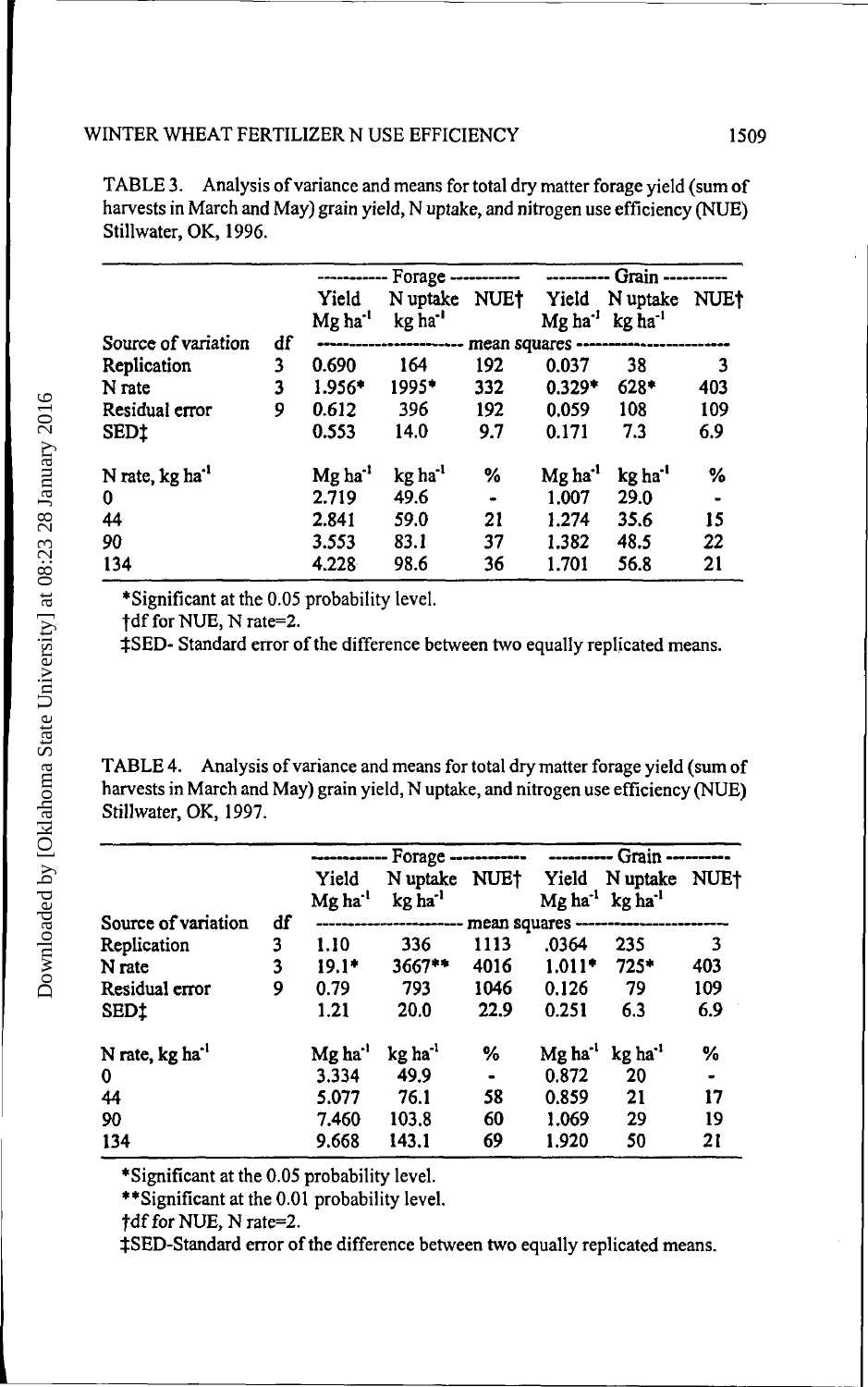|                             |    |                                | Forage ------------             |                 |                                | ---------- Grain -----               |         |
|-----------------------------|----|--------------------------------|---------------------------------|-----------------|--------------------------------|--------------------------------------|---------|
|                             |    | Yield<br>$Mg$ ha <sup>-1</sup> | N uptake<br>kg ha <sup>-1</sup> | <b>NUE+</b>     | Yield<br>$Mg$ ha <sup>-1</sup> | N uptake NUE+<br>kg ha <sup>-1</sup> |         |
| Source of variation         | df |                                |                                 | mean squares -- |                                |                                      |         |
| Replication                 | 3  | 1920.4**                       | $377**$                         | 744             | 1.876                          | 103                                  | $163*$  |
| N rate                      | 3  | $6265.5***$                    | 2766**                          | 1709            | $1012***$                      | $324**$                              | $319**$ |
| Residual error              | 9  | 187.23                         | 41.20                           | 261             | 109                            | 32.42                                | 40.75   |
| <b>SEDI</b>                 |    | 0.306                          | 4.54                            | 11.42           | 0.233                          | 4.03                                 | 4.51    |
| N rate, kg ha <sup>-1</sup> |    | Mg ha <sup>-1</sup>            | kg ha <sup>-1</sup>             | %               | $Mg$ ha <sup>-1</sup>          | kg ha <sup>-1</sup>                  | %       |
| 0                           |    | 1.886                          | 23.2                            |                 | 1.153                          | 22                                   |         |
| 44                          |    | 2.768                          | 41.2                            | 40              | 1.434                          | 31                                   | 20      |
| 90                          |    | 3.276                          | 51.0                            | 31              | 1.808                          | 38                                   | 18      |
| 134                         |    | 4.868                          | 80.8                            | 47              | 2.316                          | 43                                   | 15      |

TABLE 5. Analysis of variance and means for total dry matter forage yield (sum of harvests in March and May) grain yield, N uptake, and nitrogen use efficiency (NUE) Stillwater, OK, 1998.

\*Significant at the 0.05 probability level.

\*\* Significant at the 0.01 probability level.

†df for NUE, N rate=2.

‡SED-Standard error of the difference between two equally replicated means.

TABLE 6. Analysis of variance and means for total dry matter forage yield (sum of harvests in March and May) grain yield, N uptake, and nitrogen use efficiency (NUE) Stillwater, OK, 1999.

|                             |    |                                | Forage ------------             |             |                                | ------------- Grain ------------- |             |
|-----------------------------|----|--------------------------------|---------------------------------|-------------|--------------------------------|-----------------------------------|-------------|
|                             |    | Yield<br>$Mg$ ha <sup>-1</sup> | N uptake<br>kg ha <sup>-1</sup> | <b>NUE†</b> | Yield<br>$Mg$ ha <sup>-1</sup> | N uptake<br>kg ha <sup>-1</sup>   | <b>NUE†</b> |
| Source of variation         | df |                                |                                 |             | mean squares                   |                                   |             |
| Replication                 | 3  | 735.16                         | 354.8                           | 425         | 144.88                         | 181.09                            | 2607,94     |
| N rate                      | 3  | 2288.79*                       | $2720.4**$                      | 1988**      | 2196.43*                       | 2024.04**                         | 1037.88     |
| Residual error              | 9  | 514.61                         | 164.4                           | 255         | 377.71                         | 263.60                            | -710.94     |
| SED <sub>1</sub>            |    | 0.253                          | 4.53                            | 5.65        | 0.217                          | 5.74                              | 9.43        |
| N rate, kg ha <sup>-1</sup> |    | $\cdot$ Mg ha <sup>-1</sup>    | kg ha <sup>-1</sup>             | %           | $Mg$ ha <sup>-1</sup>          | $kg$ ha <sup>-1</sup>             | %           |
| $\mathbf{0}$                |    | 2.792                          | 44.6                            |             | 1.315                          | 37                                | ۰           |
| 44                          |    | 3.217                          | 57.4                            | 29          | 1.529                          | 46                                | 22          |
| 90                          |    | 4.537                          | 91.2                            | 52          | 2.124                          | 60                                | 27          |
| 134                         |    | 3.799                          | 98.7                            | 40          | 2.970                          | 88                                | 38          |

\*Significant at the 0.05 probability level.

\*\* Significant at the 0.01 probability level.

‡SED-Standard error of the difference between two equally replicated means.

<sup>†</sup>df for NUE, N rate=2.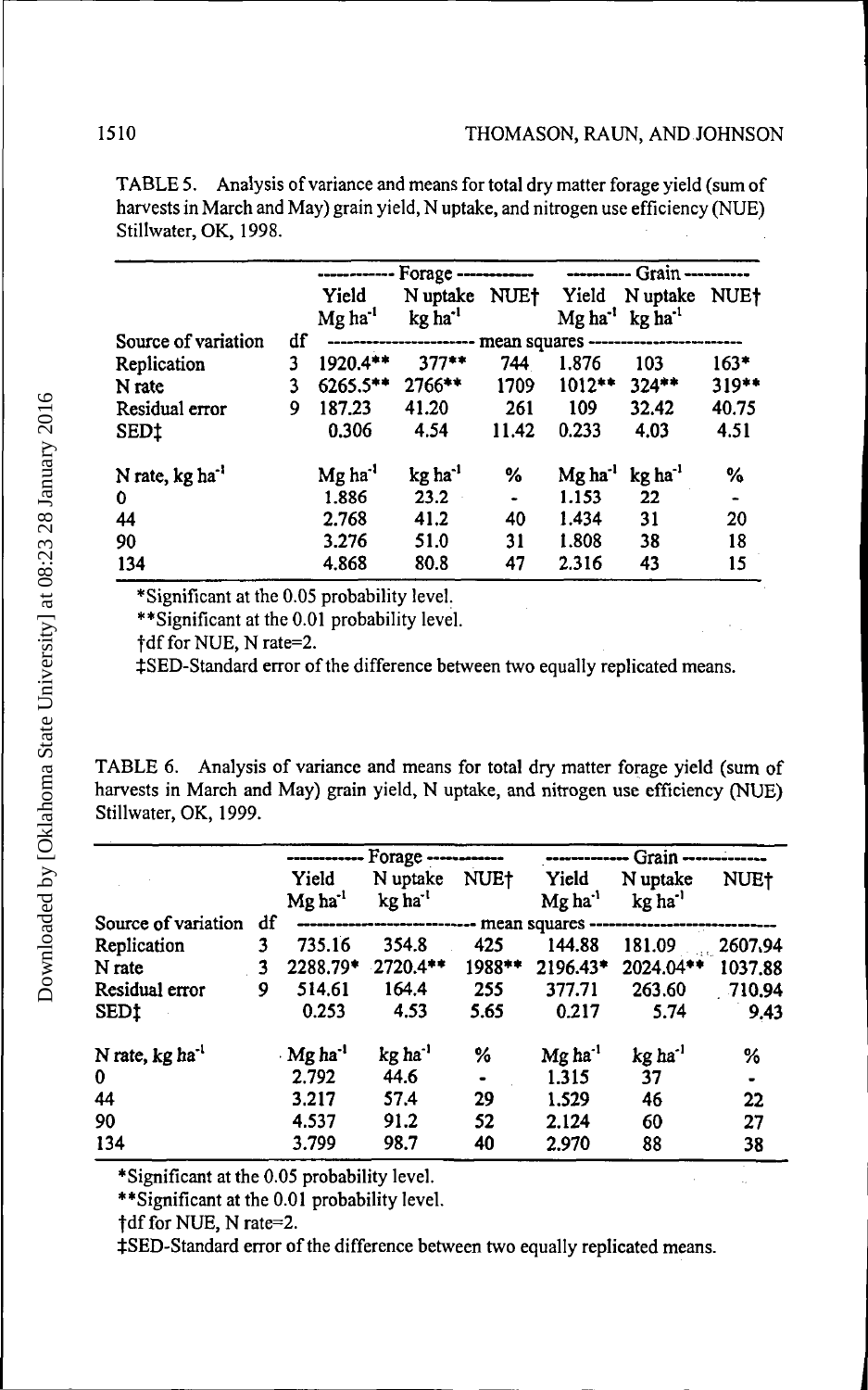|                               |    |                       | ----------- Forage ----------- |       | - Grain ---         |                     |                |  |
|-------------------------------|----|-----------------------|--------------------------------|-------|---------------------|---------------------|----------------|--|
|                               |    | Yield                 | N uptake                       | NUE†  | Yield               | N uptake NUE†       |                |  |
|                               |    | $Mg$ ha $^{-1}$       | $kg$ ha <sup>-1</sup>          |       | Mg ha <sup>-1</sup> | kg ha <sup>-1</sup> |                |  |
| Source of variation           | df |                       |                                |       | mean squares -      |                     |                |  |
| Replication                   | 3  | 1.300                 | 1394                           | 2.580 | 324                 | 660*                | $1341*$        |  |
| N rate                        | 4  | 3.197*                | 4844*                          | 5.708 | $1510**$            | $1140**$            | 2850**         |  |
| Residual error                | 12 | 0.520                 | 568                            | 4.033 | 184                 | 156                 | 387            |  |
| SED <sub>1</sub>              |    | 0.509                 | 16.8                           | 1.16  | 0.247               | 7.2                 | 11.4           |  |
| N rate, $kg$ ha <sup>-1</sup> |    | $Mg$ ha <sup>-1</sup> | kg ha <sup>-1</sup>            | %     | Mg ha <sup>-1</sup> | kg ha <sup>-1</sup> | %              |  |
| 0                             |    | 2.89                  | 58.0                           |       | 1.48                | 33                  | $\blacksquare$ |  |
| 45                            |    | 3.49                  | 87.3                           | 65    | 2.22                | 58                  | 55             |  |
| 67                            |    | 4.29                  | 113.3                          | 80    | 2.17                | 54                  | 32             |  |
| 90                            |    | 5.24                  | 149.9                          | 102   | 2.87                | 74                  | 46             |  |
| 112                           |    | 4.91                  | 133.9                          | 68    | 3.17                | 80                  | 42             |  |
|                               |    |                       |                                |       |                     |                     |                |  |

TABLE 7. Analysis of variance and means for total dry matter forage yield (sum of harvests in March and May) grain yield, N uptake, and nitrogen use efficiency (NUE) Lahoma, OK, 1996.

\*Significant at the 0.05 probability level.

••Significant at the 0.01 probability level.

|dfforNUENrate=4.

tSED-Standard error of the difference between two equally replicated means.

TABLE 8. Analysis of variance and means for total dry matter forage yield (sum of harvests in March and May) grain yield, N uptake, and nitrogen use efficiency (NUE) Lahoma, OK, 1997.

|                             |    |                                | Forage ------------             |              |                              | Grain -------------             |      |
|-----------------------------|----|--------------------------------|---------------------------------|--------------|------------------------------|---------------------------------|------|
| τź                          |    | Yield<br>$Mg$ ha <sup>-1</sup> | N uptake<br>kg ha <sup>-1</sup> | NUE†         | Yield<br>Mg ha <sup>-1</sup> | N uptake<br>kg ha <sup>-1</sup> | NUE† |
| Source of variation         | df |                                |                                 | mean squares |                              |                                 |      |
| Replication                 | 3  | 17412**                        | 2541 **                         | 6744*        | 663                          | 426                             | 879  |
| N rate                      | 4  | 32914**                        | 17434 **                        | 19830**      | 4265**                       | $2361*$                         | 3049 |
| Residual error              | 12 | 2012                           | 344                             | 1675         | 462                          | 201                             | 811  |
| SEDt                        |    | 0.82                           | 10.7                            | 23.6         | 0.39                         | 8.2                             | 16.5 |
| N rate, kg ha <sup>-1</sup> |    | $Mg$ ha <sup>-1</sup>          | kg ha' <sup>i</sup>             | %            | $Mg$ ha <sup>-1</sup>        | kg ha <sup>-1</sup>             | %    |
| 0                           |    | 3.94                           | 69                              | ٠            | 1.47                         | 35                              | ۰    |
| 45                          |    | 8.37                           | 123                             | 121          | 2.30                         | 55                              | 45   |
| 67                          |    | 9.17                           | 146                             | 114          | 3.05                         | 73                              | 56   |
| 90                          |    | 10.99                          | 206                             | 153          | 3.58                         | 81                              | 51   |
| 112                         |    | 12.20                          | 143                             | 162          | 4.32                         | 104                             | 62   |

•Significant at the 0.05 probability level.

••Significant at the 0.01 probability level,

†df for NUE, N rate=4.

tSED-Standard error of the difference between two equally replicated means.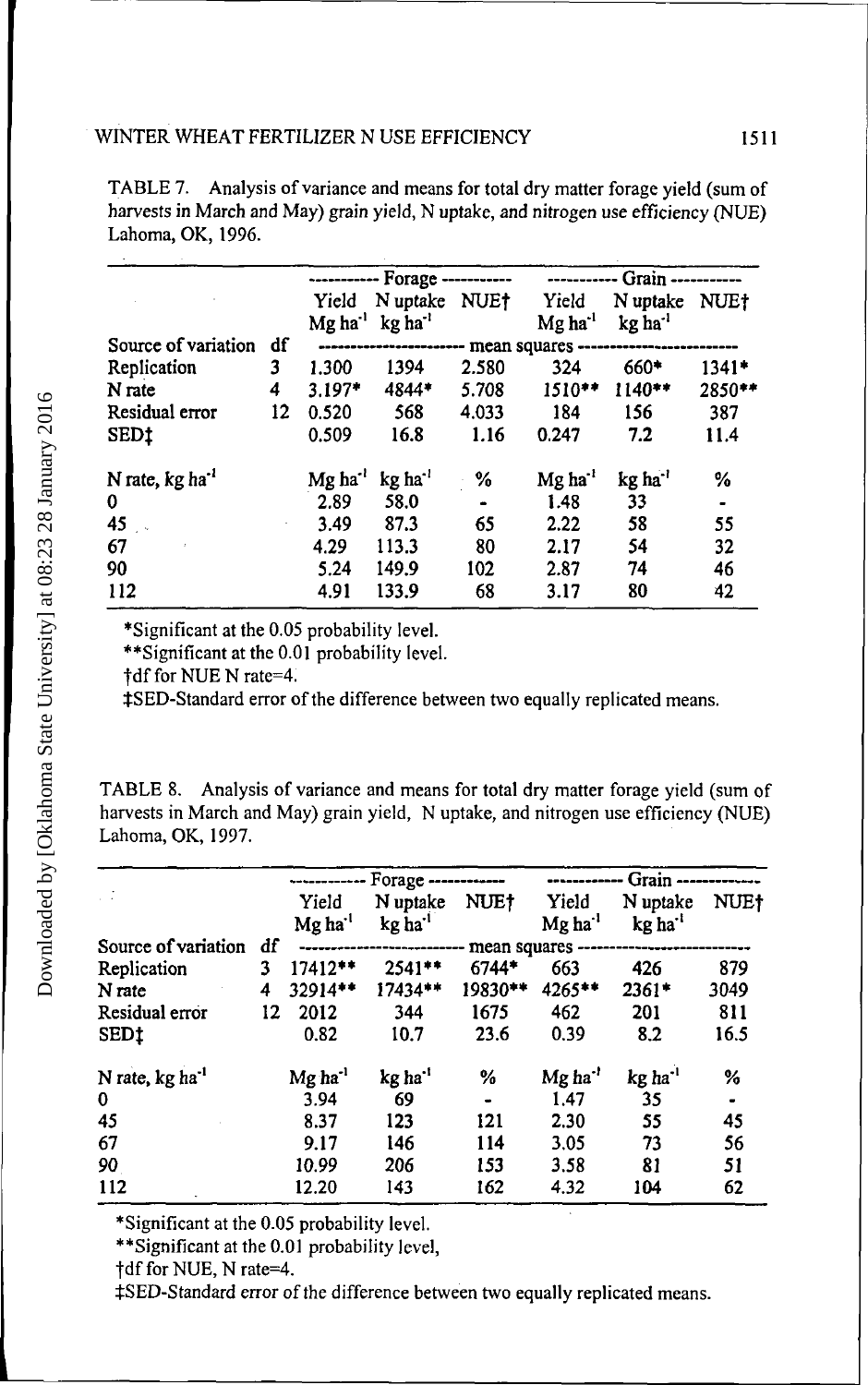|                             |    | ------------                 | $For age \dots \dots \dots$       |              |                                | ------------ Grain -------------  |             |  |  |
|-----------------------------|----|------------------------------|-----------------------------------|--------------|--------------------------------|-----------------------------------|-------------|--|--|
|                             |    | Yield<br>Mg ha <sup>-1</sup> | N uptake<br>$kg$ ha <sup>-1</sup> | <b>NUE†</b>  | Yield<br>$Mg$ ha <sup>-1</sup> | N uptake<br>$kg$ ha <sup>-1</sup> | <b>NUE†</b> |  |  |
| Source of variation         | df |                              |                                   | mean squares |                                |                                   |             |  |  |
| Replication                 | 3  | 858.3                        | 1308                              | 6155         | 250.8**                        | 506.2                             | 1979        |  |  |
| N rate                      | 4  | 5536.2**                     | $5171***$                         | 4064         | 3415.4**                       | $2640**$                          | 4183        |  |  |
| Residual error              | 12 | 567.1                        | 461                               | 3134         | 44.0                           | 314.8                             | 1086        |  |  |
| SED <sub>1</sub>            |    | 0.435                        | 12.4                              | 32.3         | 0.121                          | 10.24                             | 19.02       |  |  |
| N rate, kg ha <sup>-1</sup> |    | Mg ha <sup>-1</sup>          | $kg$ ha <sup>-1</sup>             | %            | Mg ha'                         | kg ha <sup>-1</sup>               | %           |  |  |
| 0                           |    | 4.06                         | 86                                |              | 2.112                          | 49.4                              |             |  |  |
| 45                          |    | 4.86                         | 112                               | 57           | 3.719                          | 88.7                              | 78          |  |  |
| 67                          |    | 5.79                         | 139                               | 79           | 3.665                          | 87.2                              | 56          |  |  |
| 90                          |    | 6.65                         | 160                               | 82           | 3.426                          | 83.1                              | 37          |  |  |
| 112                         |    | 6.89                         | 180                               | 83           | 4.542                          | 117.1                             | 60          |  |  |

TABLE 9. Analysis of variance and means for total dry matter forage yield (sum of harvests in March and May) grain yield, N uptake, and nitrogen use efficiency (NUE) Lahoma, OK, 1998.

\*\* Significant at the 0.01 probability level.

†df for NUE, N rate=4.

‡SED-Standard error of the difference between two equally replicated means.

TABLE 10. Analysis of variance and means for total dry matter forage yield (sum of harvests in March and May) grain yield, N uptake, and nitrogen use efficiency (NUE) Lahoma, OK, 1999.

|                             |    |                              | ------------ Forage ----------- |             |                                | Grain --------------              |             |
|-----------------------------|----|------------------------------|---------------------------------|-------------|--------------------------------|-----------------------------------|-------------|
|                             |    | Yield<br>Mg ha <sup>-1</sup> | N uptake<br>kg ha <sup>-1</sup> | <b>NUE†</b> | Yield<br>$Mg$ ha <sup>-1</sup> | N uptake<br>$kg$ ha <sup>-1</sup> | <b>NUE†</b> |
| Source of variation         | df |                              | *************************       |             | mean squares ----              |                                   |             |
| Replication                 | 3  | 43060.9*                     | 26570.7*                        | 45169       | $312.2*$                       | 90.5                              | 662         |
| N rate                      | 4  | 10126.4                      | 9095.7                          | 86306       | 3316.8**                       | $2568.2***$                       | $1717**$    |
| Residual error              | 12 | 7134.0                       | 7802.9                          | 42767       | 76.8                           | 109.8                             | 258         |
| SED‡                        |    | 0.629                        | 20.8                            | 48.7        | 0.065                          | 2.50                              | 3.79        |
| N rate, kg ha <sup>-1</sup> |    | $Mg$ ha <sup>-1</sup>        | kg ha <sup>-1</sup>             | %           | Mg ha <sup>-1</sup>            | kg ha <sup>-1</sup>               | %           |
| 0                           |    | 5.24                         | 80                              |             | 1.29                           | 36.2                              |             |
| 45                          |    | 8.41                         | 155                             | 166         | 2.08                           | 52.6                              | 27          |
| 67                          |    | 7.25                         | 137                             | 83          | 2.49                           | 63.1                              | 14          |
| 90                          |    | 8.95                         | 207                             | 141         | 3.19                           | 82.7                              | 17          |
| 112                         |    | 9.81                         | 204                             | 111         | 3.63                           | 103.1                             | 15          |

\*Significant at the 0.05 probability level.

\*\* Significant at the 0.01 probability level.

†df for NUE, N rate=4.

‡SED-Standard error of the difference between two equally replicated means.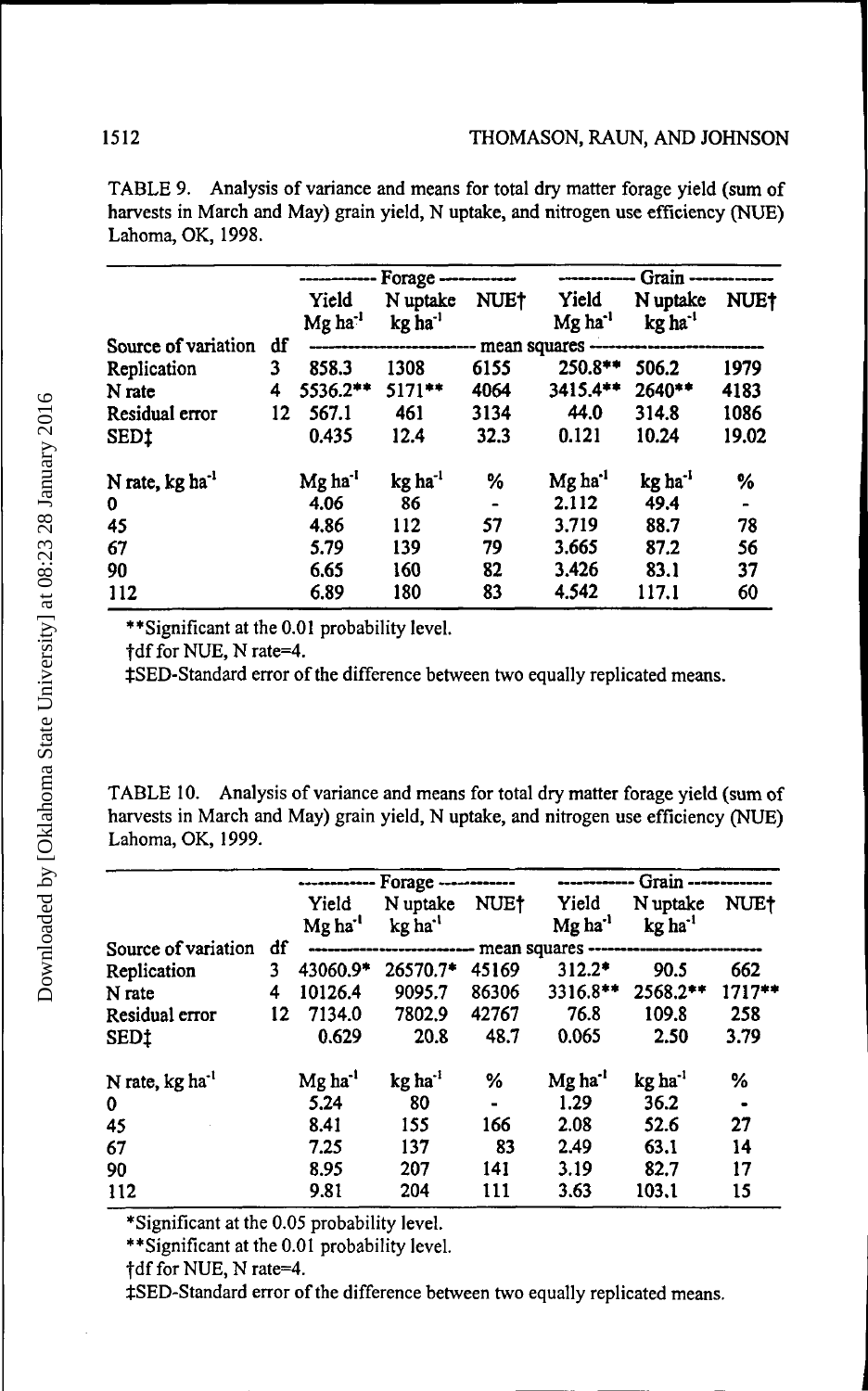

FIGURE 1. Average nitrogen use efficiency (NUE) for forage and grain production systems, Stillwater, OK (Experiment 222), 1996-1999.

As a result of increased dry matter production and N removal, NUE's were much greater for the forage-only systems at both sites when compared to grainonly systems (Tables 3-10). As per the work of Francis et al. (1993), gaseous plant N losses are known to be greatest between flowering and maturity. The two forage harvests (March, Feekes 6 and May, Feekes 10) were both prior to flowering. Regrowth, including secondary tillers, following the March harvest did produce plants with heads by May, however, flowering did not occur prior to the last forage harvest. Only limited growth was observed in the forage-only plots following the May harvest. By harvesting the plant for forage before grain fill, potential losses were avoided, thus increasing NUE.

Averaged over locations and years, NUE values for forage production systems (76%) were substantially higher than those for grain only production systems (34%). At both locations, grain-only production systems had estimated NUE's less than 62 percent in all years excluding the low N rate. With forage-only production systems, NUE's were much greater, exceeding 80% at Lahoma. The forage system was shown to be a more efficient user of N than the grain-only system with a 41% increase at Lahoma and a 49% increase at the Stillwater site. Although NUE's were expected to decrease with increasing N rates for grain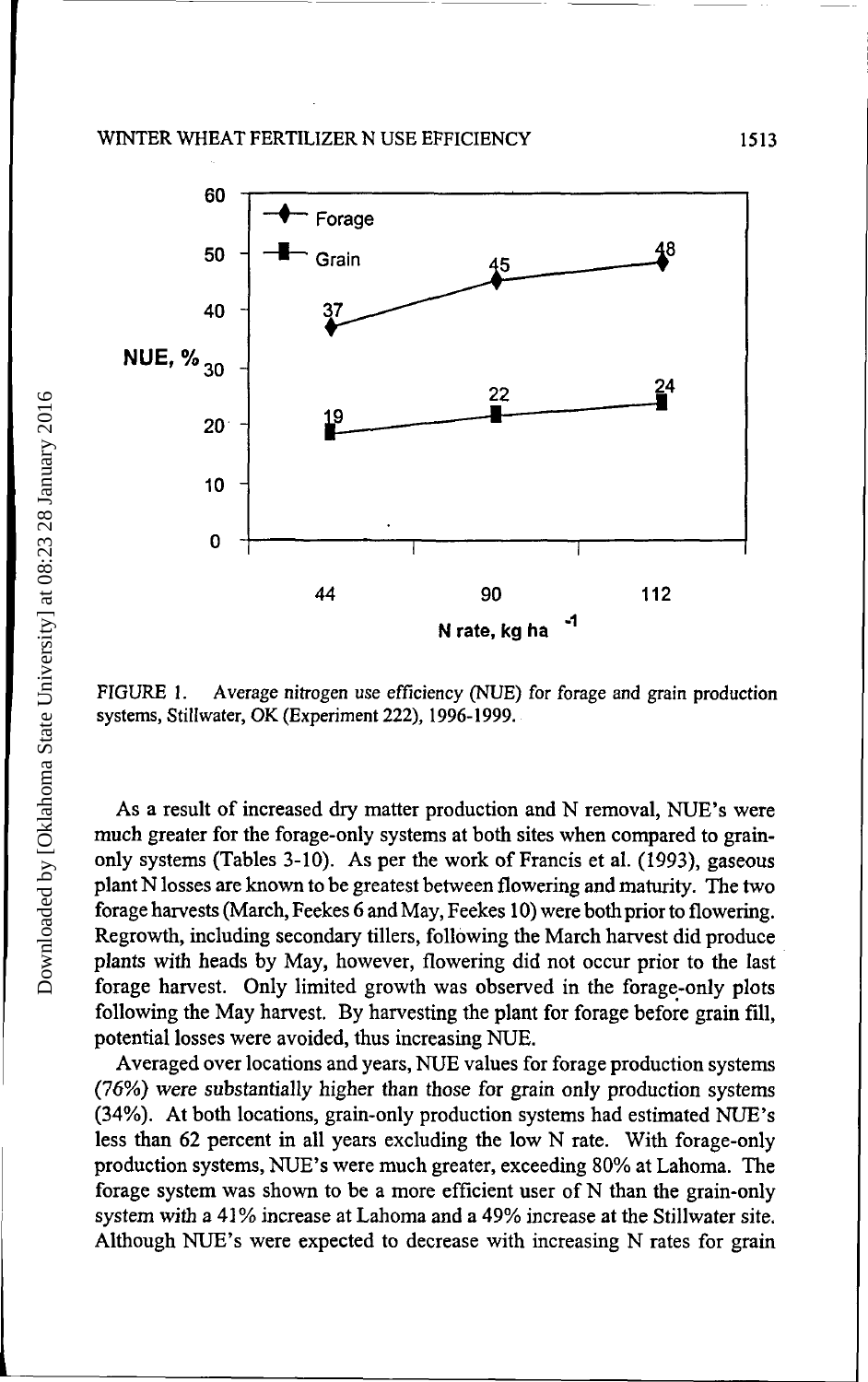

FIGURE 2. Average nitrogen use efficiency (NUE) for forage and grain production systems, Lahoma, OK (Experiment 502), 1996-1999.

production, this effect was not consistent, excluding the high N rates where depressed NUE's were found. Figures 1 and 2 represent 4-year average NUE values at Stillwater and Lahoma, respectively. Four-year average NUE values were included because the purpose of this study was to evaluate the long-term differences between forage and grain production systems. In 1997, forage yields were well above normal, exceeding  $10$  Mg ha<sup>-1</sup> at both sites at the highest N rates. Forage production conditions were ideal with a mild wet winter and cool spring. Increased production at the high N rates was a result of depressed yields in both 1995 and 1996 due to poor growing conditions, leaving significant residual N in an environment where nitrate leaching is not expected (Raun and Johnson, 1995). When environmental conditions favored higher yields than the current fertilizer application could support, N was possibly mineralized from the soil organic pool and made available to growing plants. While the 1998 crop year was also conducive to superior forage production, we did not see yields as high as those achieved in 1997, because the reserve of soil-N (NO<sub>3</sub> or mineralizable N) was depleted in 1997. At Stillwater in 1999, NUE values for forage and grain were higher than all years other than 1997. Good soil moisture levels and mild fall temperatures allowed the crop to proceed at high levels of growth. Forage yields at Lahoma were again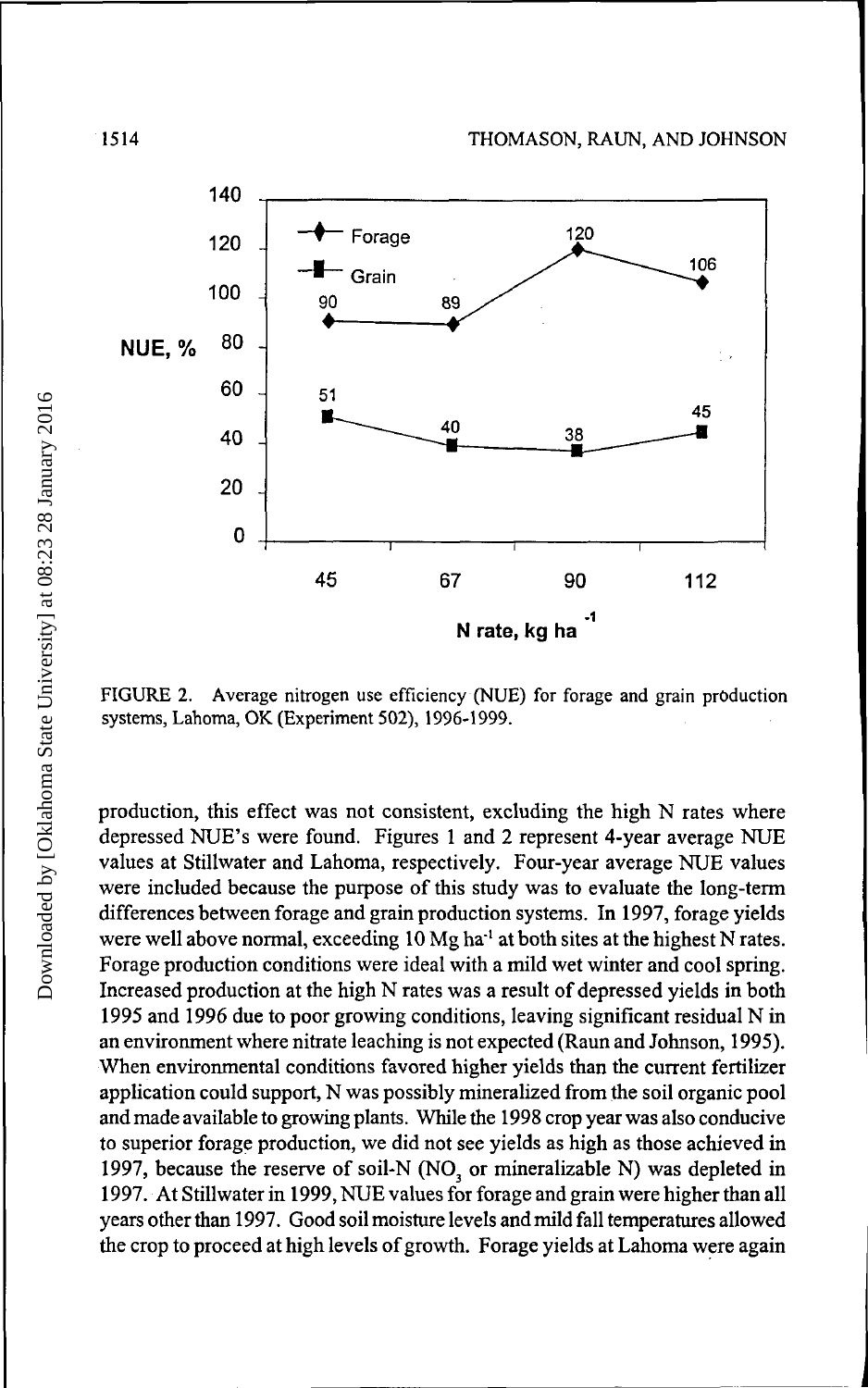much higher than those at Stillwater, nearly reaching 10 Mg ha<sup>-1</sup>, and forage NUE's were consistently higher at this site. Grain NUE's and yields were among the lowest of the four years, largely due to heavy rains that delayed harvest by several weeks causing heads to shatter, thus reducing harvested grain yield.

#### **CONCLUSIONS**

Averaged over locations and years, NUE values for forage production systems (76%) were substantially higher than those for grain only production systems  $(34%)$ . At 90 kg N ha<sup>-1</sup>, a commonly applied preplant rate in this region, wheat produced for forage had much higher NUE's (83%) when compared with grain production systems (30%). This is largely due to continuous pre-anthesis harvesting, prior to the onset of gaseous plant N loss. This work indicates that NUE's can be increased using a forage production system, but that these systems will be heavily dependent upon an inefficient animal component. The human requirement for grain will necessitate future improvements in NUE that consider holistic management strategies.

#### **REFERENCES**

- Bruno, M., R. Sylvie, and J.Machet. 1987. A comprehensive approach to the fertilizer part of plant nitrogen uptake, pp. 85-94. In: D.S. Jenkinson and K.A. Smith (eds.), Nitrogen Efficiency in Agricultural Soils. Elsevier Science, New York, NY.
- Ellen, J. and J.H.J. Spiertz. 1980. Effects of rate and timing of nitrogen dressings on grain yield formation of winter wheat. Fert. Res. 1:177-190.
- Francis, D.D., J.S. Schepers, and M.F. Vigil. 1993. Post-anthesis nitrogen loss from corn. Agron. J. 85:659-663.
- Harper, L.A., R.R. Sharpe, G.W. Langdale, and J.E. Evans. 1987. Nitrogen cycling in a wheat crop: Soil, plant, and aerial nitrogen transport. Agron. J. 79:965-973.
- Large, E.C. 1954. Growth stages in cereals. Plant Pathol. 3:128-129.
- Kanampiu, F.K., W.R. Raun, and G.V. Johnson. 1997. Effect of nitrogen rate on plant nitrogen loss in winter wheat varieties. J. Plant Nutr. 20:389-404.
- Moll, R.H., E.J. Kamprath, and W. A. Jackson. 1982. Analysis and interpretation of factors which contribute to efficiency of nitrogen utilization. Agron. J. 74:562-564.
- O'Deen, W.A. 1989. Wheat volatilized ammonia and resulting nitrogen isotopic fractionation. Agron J. 81:980-985.